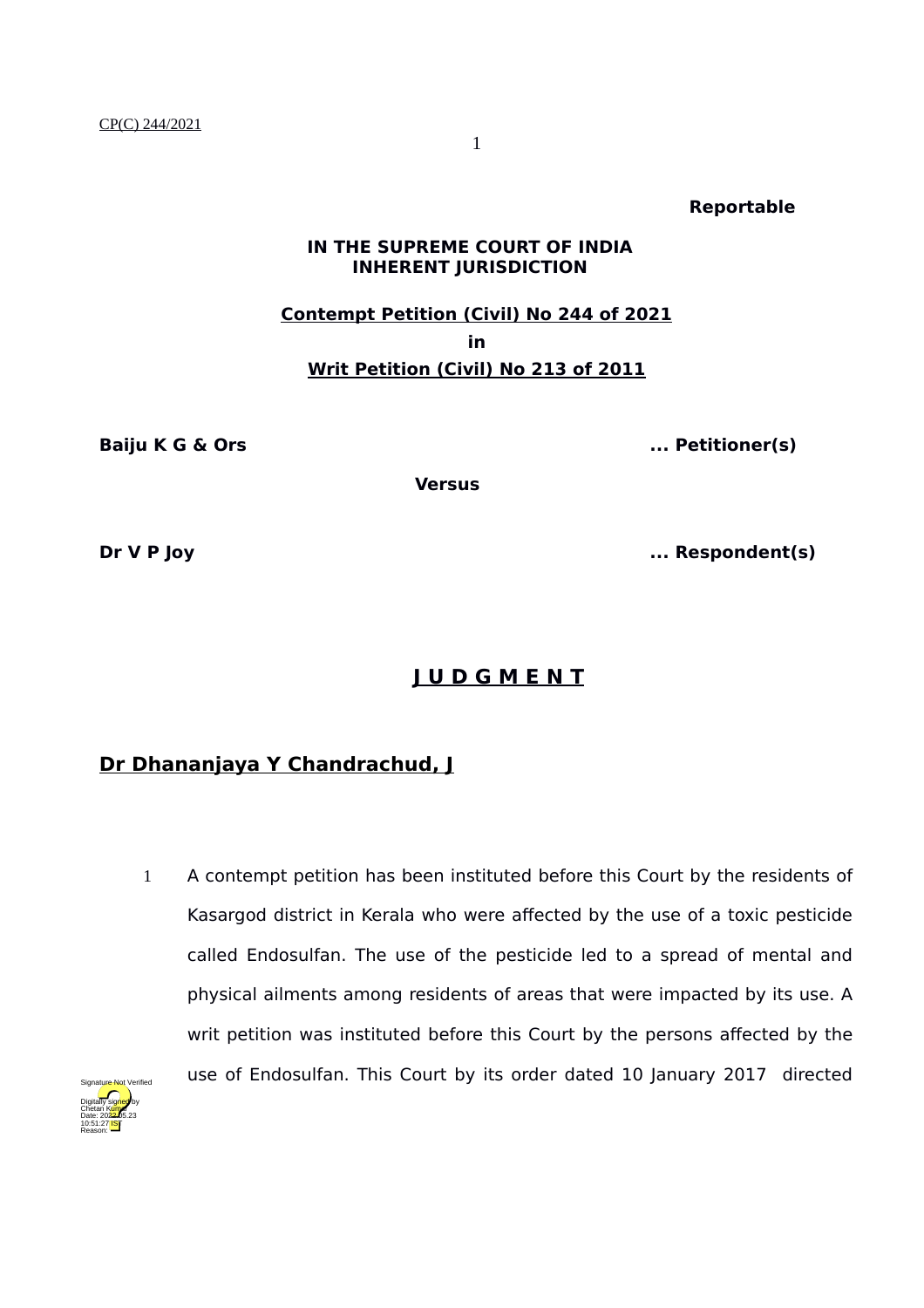the State Governments to compensate all the affected persons by distributing an amount of Rs 5 lakhs to each affected person within three months. This Court also directed the State Governments to consider the feasibility of providing medical facilities and treatment for life-long ailments arising from the effects of Endosulfan, considering the larger number of affected persons. It is submitted by the petitioners, whose names are mentioned in the list of Endosulfan victims prepared by the Government of Kerala, that the Government has failed to comply with the order. The petitioners are yet to be compensated and the medical facilities have not been improved because of which the affected persons in Kasargod District are compelled to travel to Trivandrum, about 600 kms away for their treatment.

2 A compliance report dated 9 May 2022 has been filed by the Chief Secretary to the Government of Kerala. The report indicates that on 16 March 2022, the Chief Secretary convened a meeting in connection with the need for disbursing compensation to the victims of Endosulfan, in compliance with the judgment of this Court dated 10 January 2017. A team of officials from the Health and Revenue departments has been constituted to visit the homes of 3704 victims to whom compensation is yet to be provided. Of these victims, 102 are found to be bedridden, 326 to be mentally disabled, 201 to be physically disabled, 119 to be afflicted with cancer while 2966 fall in the residual category. The Government of Kerala has done virtually nothing for five years. Besides the fact that the delay is appalling, the inaction is in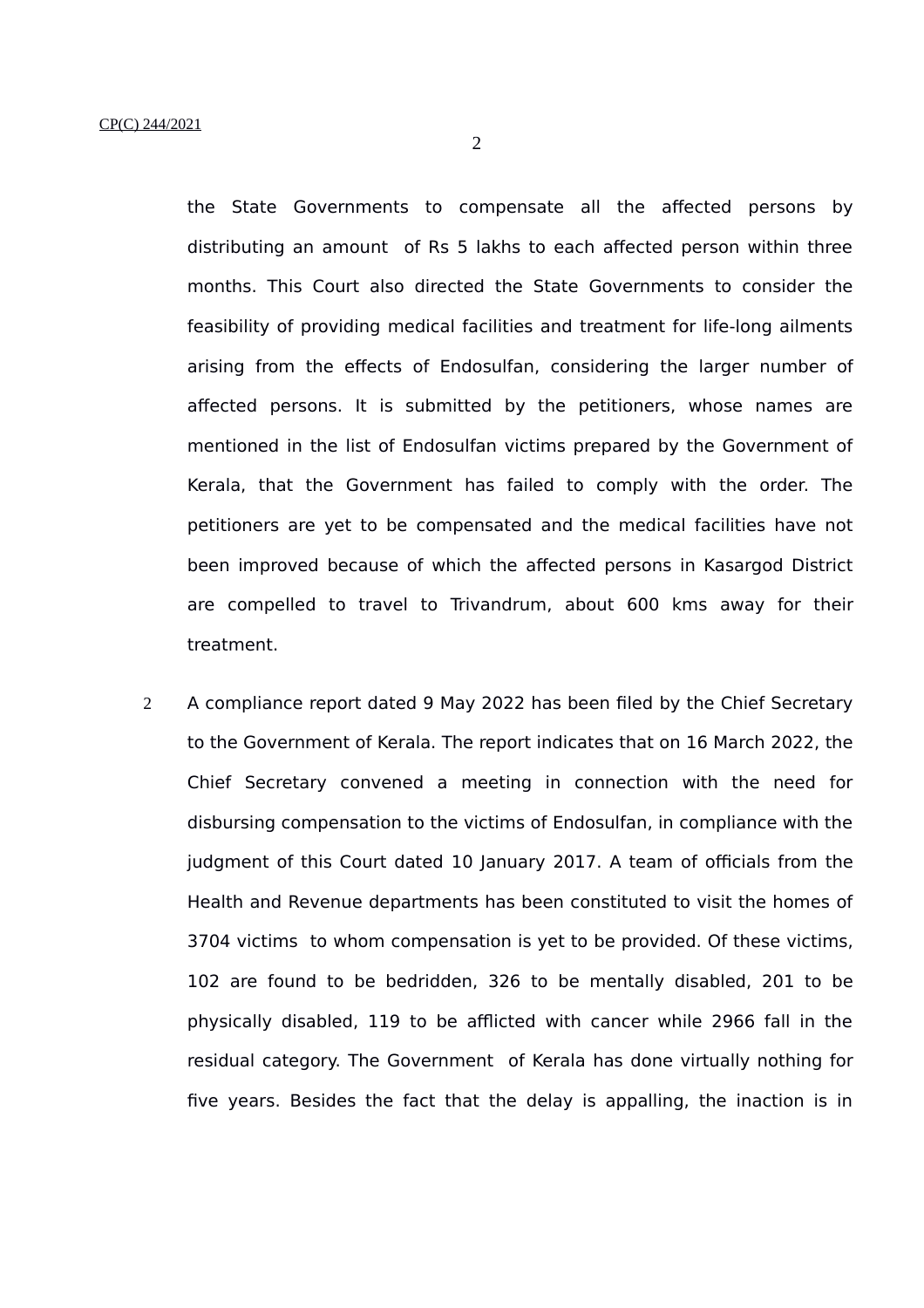breach of the orders of this court.

- 3 The State Government has now taken a decision on 15 January 2022 by issuing GO(Rt) No 1877/2022/Fin to authorize the disbursal of an additional amount of Rs 200 crores for providing compensation to the victims of Endosulfan. As of date, an amount of Rs 5 lakhs has been disbursed only to eight persons who are the petitioners who have moved these contempt proceedings. We fail to understand the logic or the rationale of the State Government in disbursing compensation only to those who have the ability to move this Court.
- 4 There are a large number of victims to whom no compensation has been provided despite the passage of over five years since the date of the judgment of this Court. Most of the victims, as the data before the Court indicates, are from the marginalized segments of society. Many of the victims are in a serious condition to whom compensation on an urgent basis has to be provided. In **Nilabati Behera** v. **State of Orissa[1](#page-2-0)** , this Court had discussed the basis of awarding compensation in public law proceedings. This Court had observed that the onus of a public wrong can be attributed to the State if it fails to protect the fundamental rights of the citizenry and compensation can be awarded in such cases. Justice AS Anand in his concurring opinion had observed that:

"34. The public law proceedings serve a different purpose than the private law proceedings. The relief of monetary

<span id="page-2-0"></span>1 (1993) 2 SCC 746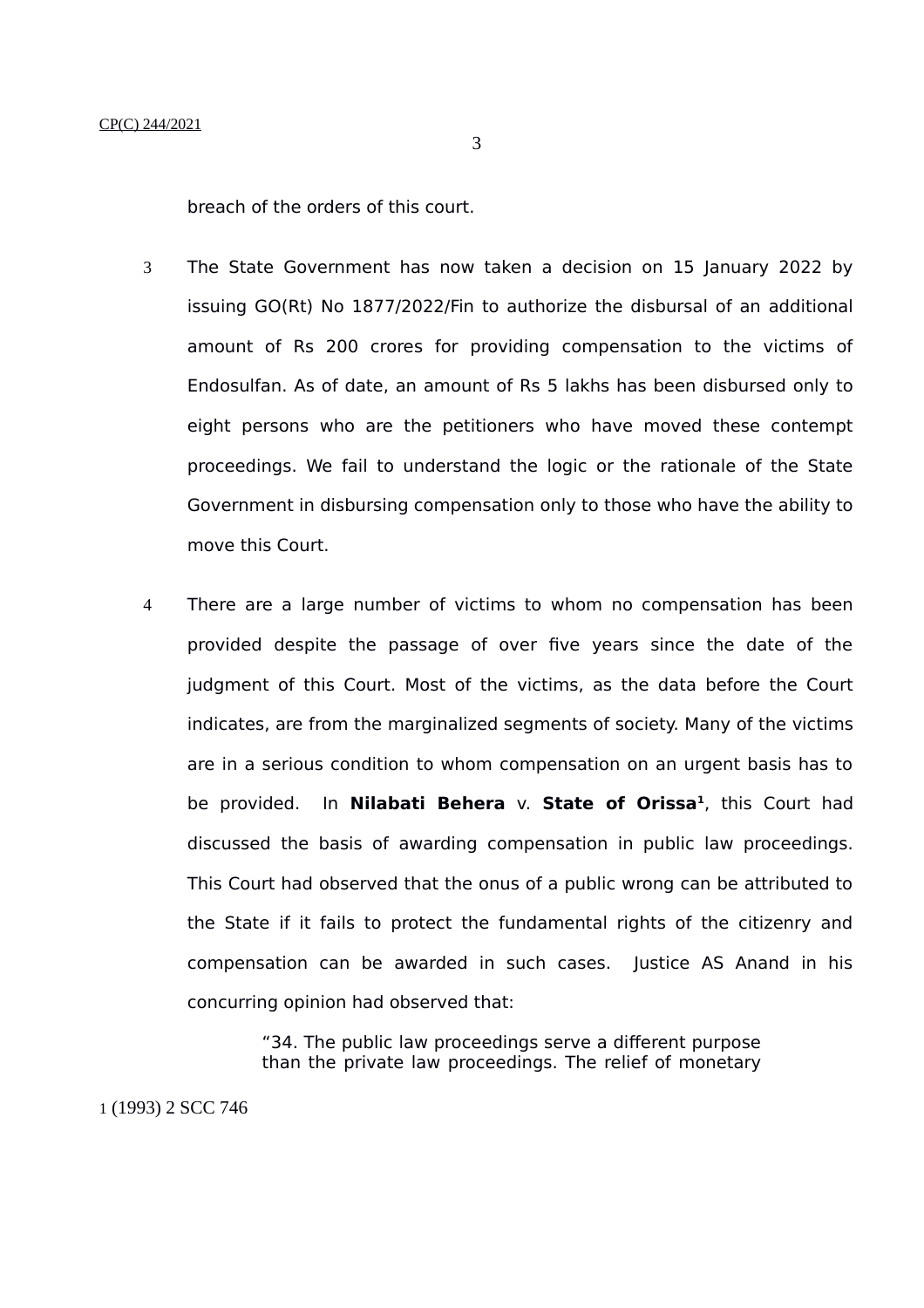compensation, as exemplary damages, in proceedings under Article 32 by this Court or under Article 226 by the High Courts, for established infringement of the indefeasible right guaranteed under Article 21 of the Constitution is a remedy available in public law and is based on the strict liability for contravention of the guaranteed basic and indefeasible rights of the citizen. **The purpose of public law is not only to civilize public power but also to assure the citizen that they live under a legal system which aims to protect their interests and preserve their rights. Therefore, when the court moulds the relief by granting "compensation" in proceedings under Article 32 or 226 of the Constitution seeking enforcement or protection of fundamental rights, it does so under the public law by way of penalising the wrongdoer and fixing the liability for the public wrong on the State which has failed in its public duty to protect the fundamental rights of the citizen. The payment of compensation in such cases is not to be understood, as it is generally understood in a civil action for damages under the private law but in the broader sense of providing relief by an order of making 'monetary amends' under the public law for the wrong done due to breach of public duty, of not protecting the fundamental rights of the citizen.** The compensation is in the nature of 'exemplary damages' awarded against the wrongdoer for the breach of its public law duty and is independent of the rights available to the aggrieved party to claim compensation under the private law in an action based on tort, through a suit instituted in a court of competent jurisdiction or/and prosecute the offender under the penal law.

35. This Court and the High Courts, being the protectors of the civil liberties of the citizen, have not only the power and jurisdiction but also an obligation to grant relief in exercise of its jurisdiction under Articles 32 and 226 of the Constitution to the victim or the heir of the victim whose fundamental rights under Article 21 of the Constitution of India are established to have been flagrantly infringed by calling upon the State to repair the damage done by its officers to the fundamental rights of the citizen, notwithstanding the right of the citizen to the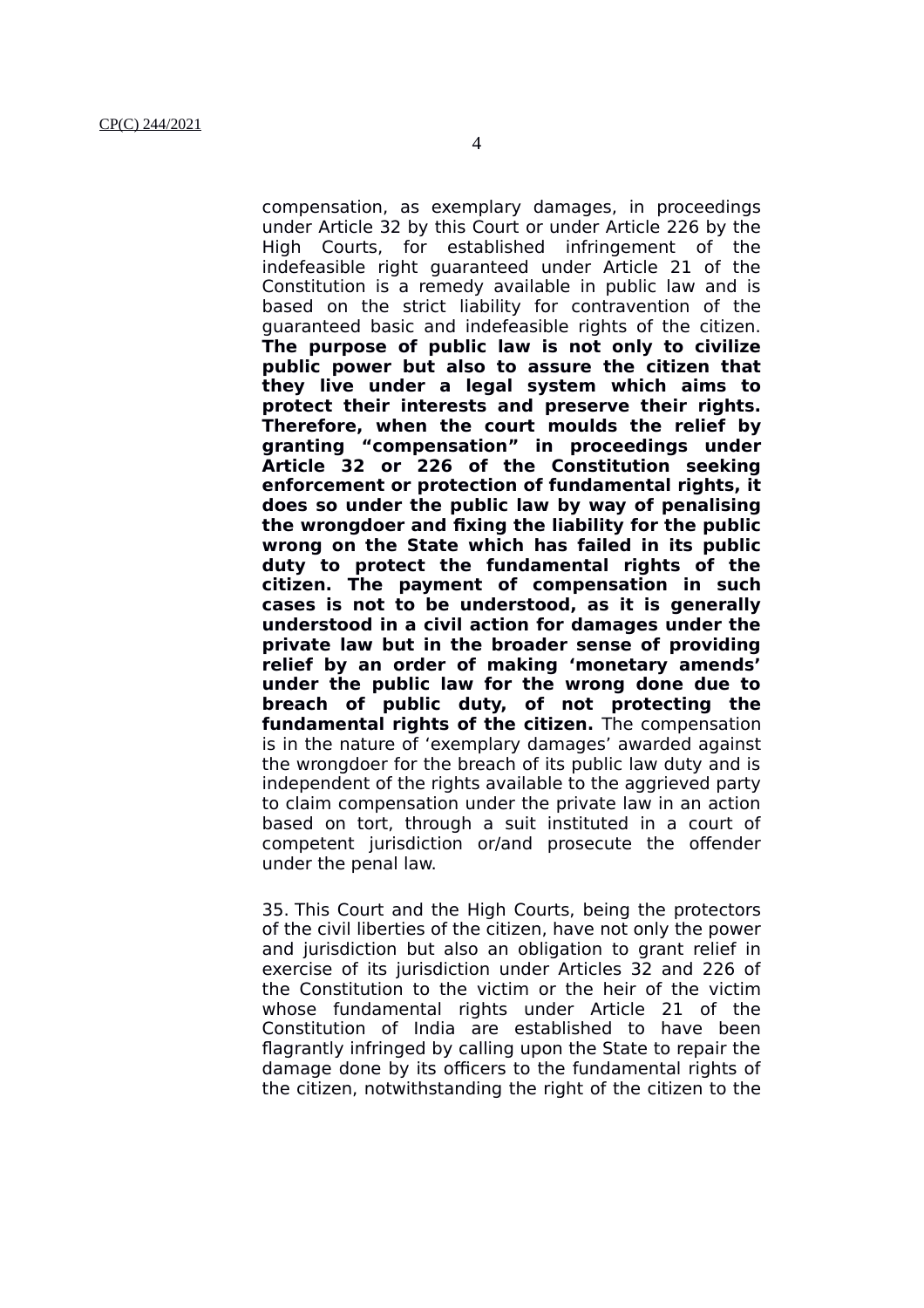remedy by way of a civil suit or criminal proceedings…"

#### **(emphasis supplied)**

The inordinate delay by the State Government in compensating the persons affected by the use of Endosulfan not only reflects its failure to comply with the order of this Court but also further compounds the violation of the fundamental rights of such persons. The failure to redress the infringement of their fundamental rights becomes more egregious with each passing day.

- 5 That apart, in the order of this Court dated 10 January 2017, the State Government was directed to consider the feasibility of providing medical facilities or treatment to deal with life-long health issues arising out of the effects of Endosulfan, particularly having regard to the large number of persons involved. The State Government has not disclosed what steps it has taken to provide for medical treatment and rehabilitation to these victims. The right to health is an integral part of the right to life under Article 21 of the Constitution. Without health, the faculties of living have little meaning. We would be justified in taking recourse to the coercive arm of law. However, our immediate concern is providing relief and rehabilitation to the victims who are suffering. We accordingly issue the following directions:
	- (i) Since the payment of compensation has been made, though belatedly to eight petitioners who have moved these proceedings, costs quantified at Rs 50,000 each shall be paid over in addition to each of the eight persons within a period of three weeks from the date of this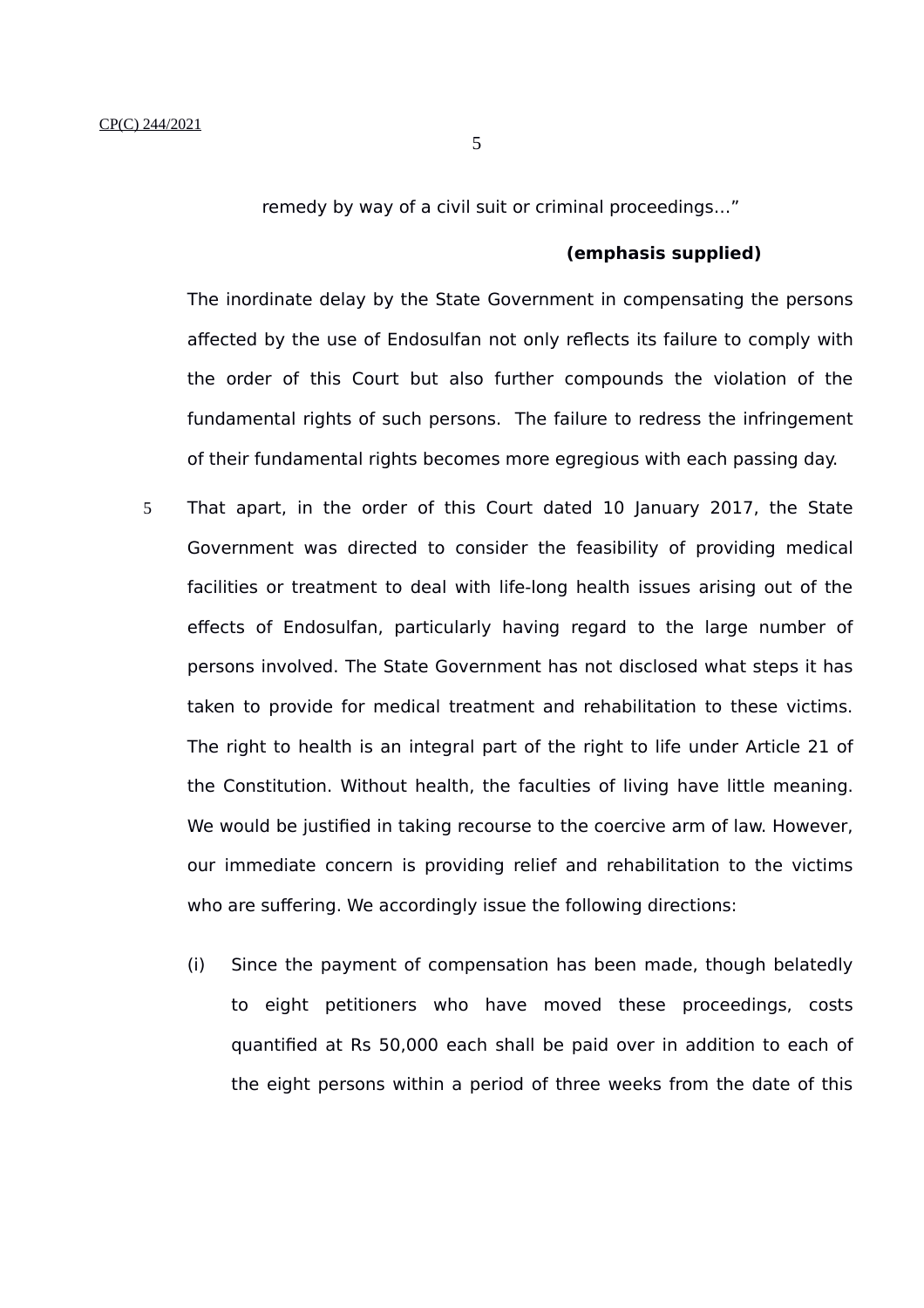order;

- (ii) The Chief Secretary shall hold monthly meetings to ensure that the judgment of this Court dated 10 January 2017 is diligently implemented by undertaking the process of (a) identifying the victims of Endosulfan and drawing up a list of beneficiaries; (b) ensuring the disbursement of compensation of Rs 5 lakhs to each of the victims; and (c) taking steps for ensuring due medical facilities within reasonable distance from their places of residence in terms of the earlier directions of this Court.
- (iii) An affidavit of compliance shall be filed before this Court indicating the progress which has been made between the date of this order and the next date of listing.
- 6 List the Contempt Petition on 18 July 2022.

### **……...…...….......………………........J. [Dr Dhananjaya Y Chandrachud]**

**..…..…....…........……………….........J. [Surya Kant]**

New Delhi; May 13, 2022 C<sub>KB</sub>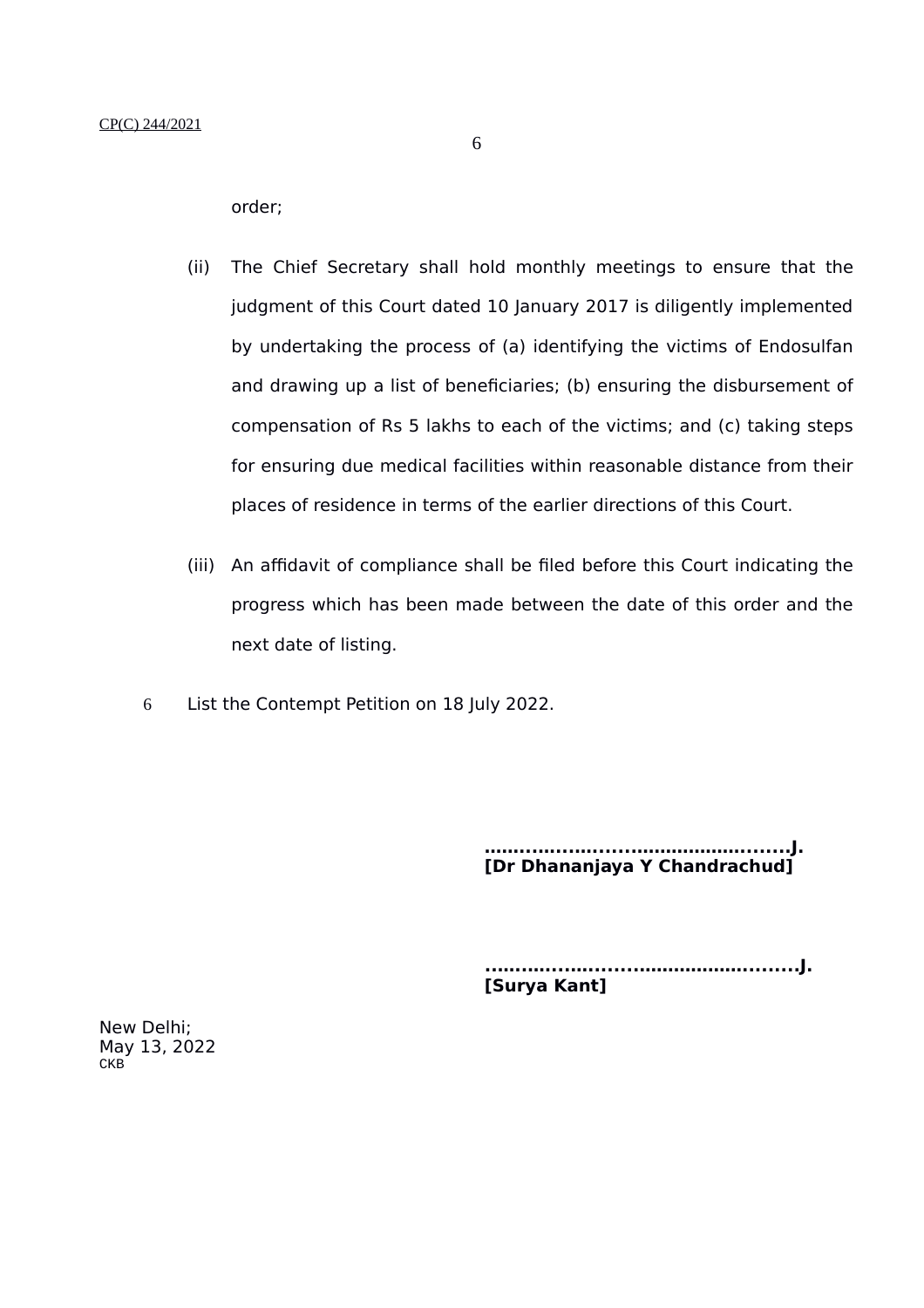**ITEM NO.29 COURT NO.4 SECTION PIL-W**

## **S U P R E M E C O U R T O F I N D I A RECORD OF PROCEEDINGS**

### **CONMT.PET.(C) No.244/2021 in W.P.(C) No.213/2011**

**BAIJU K.G & ORS.** Petitioner(s)

**VERSUS**

**DR. V.P. JOY Respondent(s)**

**(With IA No.30400/2021 - EXEMPTION FROM FILING O.T.)**

**Date : 13-05-2022 These matters were called on for hearing today.**

**CORAM :** 

**HON'BLE DR. JUSTICE D.Y. CHANDRACHUD HON'BLE MR. JUSTICE SURYA KANT**

- **For Petitioner(s) Mr. P.N. Ravindran, Sr. Adv. Mr. P.S. Sudheer, AOR Mr. Rishi Maheshwari, Adv. Ms. Shruti Jose, Adv. Mr. Bharat Sood, Adv. For Respondent(s) Mr. Nishe Rajen Shonker, AOR**
- **Mrs. Anu K. Joy, Adv. Mr. Alim Anvar, Adv.**

**UPON hearing the counsel the Court made the following O R D E R**

1 In terms of the signed reportable judgment, the following directions are issued: